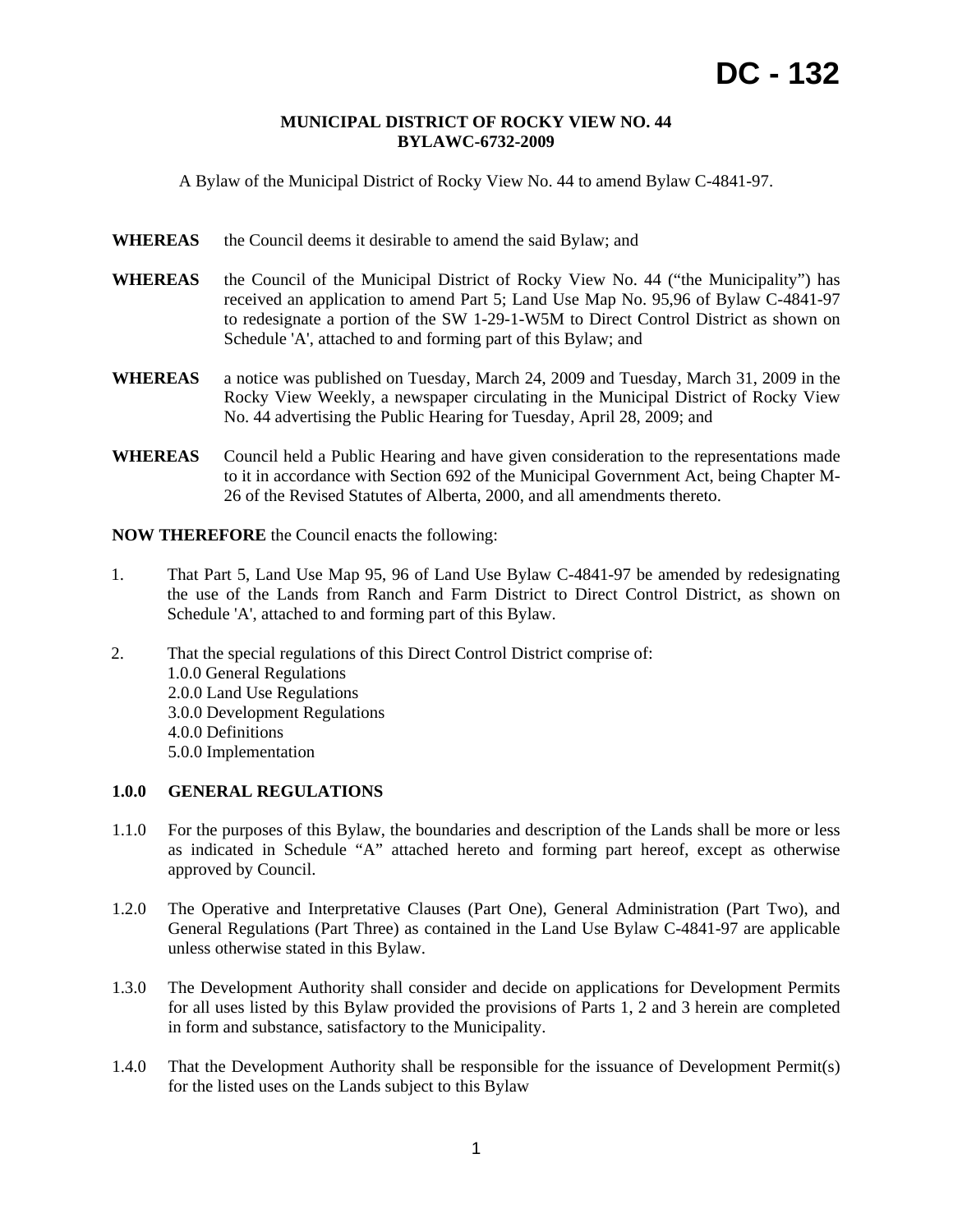1.5.0 All development upon the Lands shall be in accordance with all plans and specifications submitted pursuant to this Bylaw and all licenses, permits and approvals pertaining to the Lands.

## **2.0.0 LAND USE REGULATIONS**

#### 2.1.0 Purpose and Intent

The purpose and intent of this District is to allow for the development of a Recreational Vehicle Storage and Mini-Storage facility on the lands. A high standard of visual quality will be applied to these developments, including landscaping and screening, and consideration is given for visual impacts to adjacent land uses.

### 2.2.0 Development Requirements

- 2.2.1 List of Uses
	- a) Recreational Vehicle Storage
	- b) Mini-Storage
	- c) Accessory Buildings
	- d) Office
	- e) Signs
- 2.2.2 Minimum Parcel size:  $\pm$  12.14 ha ( $\pm$  30.0 acres)
- 2.2.3 Maximum Number of stored Recreational Vehicles 1000
- 2.2.4 Maximum Number of Mini-Storage Units 410
- 2.2.5 Maximum Number of Office Buildings: 1
- 2.2.6 Maximum Number of Accessory Buildings: 2
- 2.2.7 As part of the Phase 1 development, Township Road 290 to the major access point is required to be upgraded to a paved UCU 50 SAR I/C standard, modified to fit into the existing road right of way
- 2.2.8 Maximum number of freestanding signs: 2
- 2.2.9 Maximum combined area of Office Building and Accessory Buildings which are associated with the Recreational Vehicle Storage Facility shall not exceed 93 m² (1, 000  $ft<sup>2</sup>$ ).
- 2.2.10 Maximum Building Height (all Buildings): 6 m (20 ft.).
- 2.2.11 Each parking stall will range in size of 9m (30 ft.) to 12m (40 ft.) in length, 4m (13 ft.) wide, with a 9m (30 ft.) drive way in front of the stall.
- 2.2.12 Each of the parking stalls will be clearly identified by a number.
- 2.2.13 Minimum Yard, Front Setback for Buildings: 15.0 m (49.2 ft)
- 2.2.14 Minimum Yard, Side Setback for Buildings: 6.0 m (19.7 ft)
- 2.2.15 Minimum Yard, Rear for Buildings: 6.0 m (19.7 ft)
- 2.2.16 Minimum Yard, Front Setback for Parking, Storage and Display of Products:
	- a) 15.0 m (49.2 ft) from any municipal road or primary highway,
	- b) 8.0 m (26.2 ft) from any internal subdivision road or service road adjacent to a highway or road,
- 2.2.17 Minimum Yard, Side Setback for Parking, Storage and Display of Products:
	- a) 15.0 m (49.2 ft) from any municipal road or primary highway,
	- b) 8.0 m (26.2 ft) from any internal subdivision road or service road adjacent to a highway or road,
	- c) 6.0 m (19.7 ft) all other.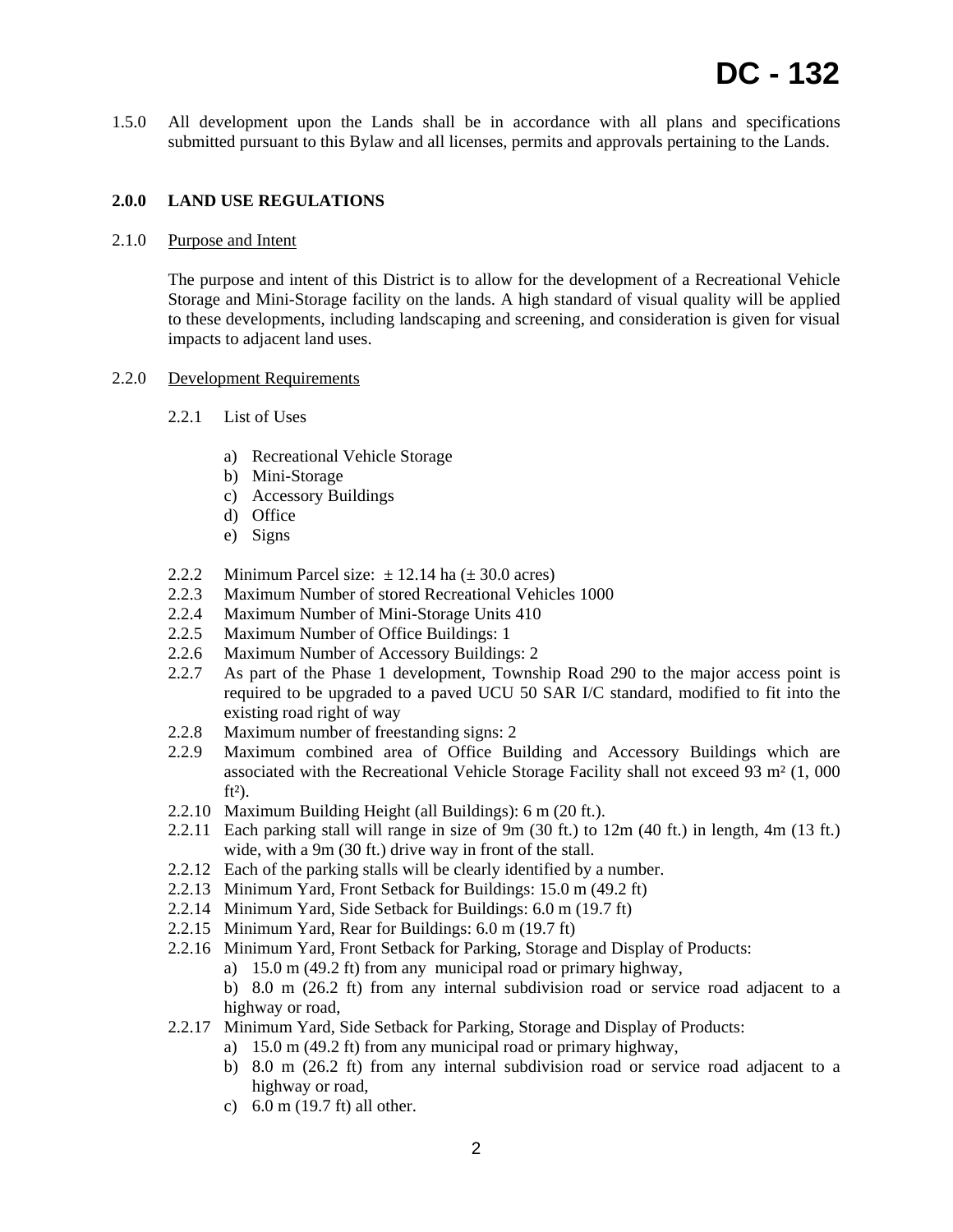- 2.2.18 Minimum Yard, Rear Setback for Parking, Storage and Display of Products:
	- a) 15.0 m (49.2 ft) from any road;
	- b) 6.0 m (19.7 ft) all other.
- 2.2.19 The Development Authority may require a greater building setback for the proposed development which, in the opinion of a Development Authority, may interfere with the amenity of adjacent sites.

## **3.0.0 DEVELOPMENT REGULATIONS**

3.0.1 No Development Permit for any use or *development* or *building* permit for any *building* shall be issued by the Development Authority and no *development* shall occur on the lands until:

## 3.2.0 General Regulations

- 3.2.1 The Owner has submitted an Overall Site Development Plan, which includes an illustration of the vehicular, parking and loading facilities as well as other facilities that need to be located on the site, to the satisfaction of the Development Authority.
- 3.2.2 The Owner has completed a Traffic Impact Analysis for the entire development, in accordance with Municipal Standards, and it has been approved by the MD of Rocky View No. 44 and further, that all road improvements identified in the Traffic Impact Analysis be completed by the Owner, to the satisfaction of the Municipality in accordance with a Development Agreement.

### 3.3.0 Water Supply and Sewage Treatment Requirements

- 3.3.1 Disposal of wastewater from the development on the site shall be subject to all requirements of the Safety Codes Act, as amended, pursuant to this Bylaw.
- 3.3.2 Any non-domestic waste water, anti-freeze, oil or fuels accumulated on site shall be held in sealed tanks, the contents of which shall be pumped out and properly disposed of offsite to the satisfaction of the Municipality and/or Alberta Environment.
- 3.3.3 Chemically treated waste from Recreational Vehicles shall be collected via an approved dump station, shall be connected to a pump-out septic tank that is removed and hauled off site on a regular basis to an approved disposal facility or by connection to a Municipality approved collection and treatment plant.

## 3.4.0 Landscaping and Appearance

- 3.4.1 Landscaping shall be provided in accordance with a Landscape Plan completed by a qualified professional to be submitted to the Municipality upon application for a Development Permit. All required landscaping shall be in accordance with Section 26 of the Land Use By-law pursuant to a Landscape Plan.
- 3.4.2 Outdoor Recreational Vehicle Storage areas shall at all times be visually mitigated or buffered from Highways 2 and 2A and the adjacent lands to the satisfaction of the Development Authority.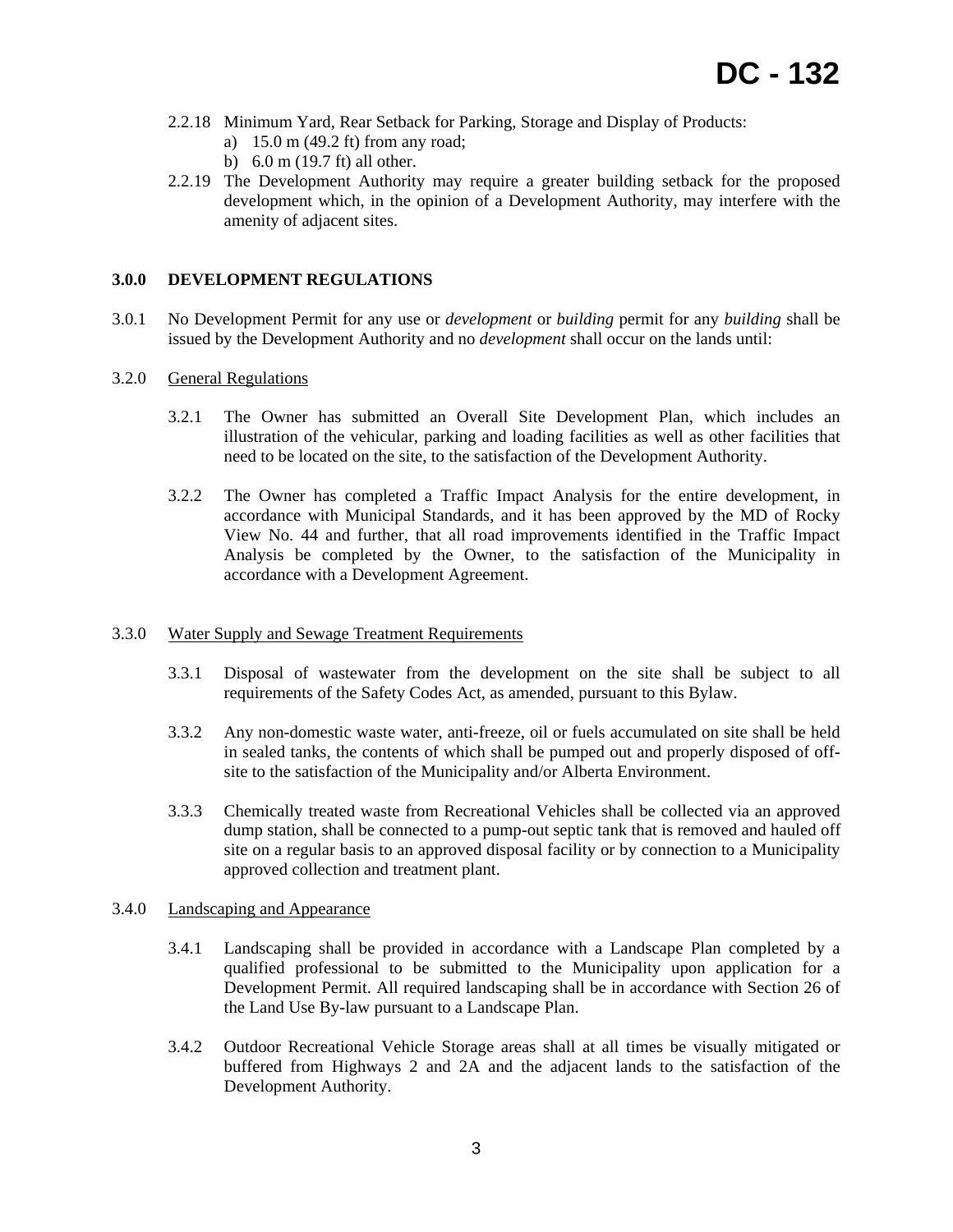- 3.4.3 All perimeter landscaping shall be located outside of any security fencing.
- 3.4.4 The storage area on the site shall be fully enclosed on all sides by a combination of berms and solid fencing with the top of the fence a minimum of ten (10) feet above the storage area adjacent to the fence.

## 3.5.0 Performance Standards

- 3.5.1 No washing or servicing of the vehicles will be allowed on the site.
- 3.5.2 No Recreational Vehicles will exceed 8 feet in width.

## **4.0.0 DEFINITIONS**

- 4.1.0 Unless otherwise defined in this Bylaw all words and uses shall be defined as per Section 8 (Definitions) of Bylaw C-4841-97.
- 4.2.0 **Vehicle, Recreation** as defined in Land Use Bylaw C-4841-97.
- 4.3.0 **Recreational Vehicle Storage** means an area of land set aside or otherwise defined for the outdoor storage of Vehicle, Recreation. Owners who remove the Vehicle, Recreation may leave their own personal vehicle in their parking stall until they return with the Vehicle, Recreation.
- 4.4.0 **Mini Storage** as defined in Land Use Bylaw C-4841-97.

### **5.0.0 IMPLEMENTATION**

5.1.0 The bylaw comes into effect upon the date of its third reading.

## **DIVISION 6 File: 09501002; 2007-RV-494**

First reading passed in open Council, assembled in the City of Calgary, in the Province of Alberta, on Tuesday, March 17, 2009, on a motion by Councillor Boehlke.

Second reading passed in open Council, assembled in the City of Calgary, in the Province of Alberta, on Tuesday, April 28, 2009, on a motion by Councillor Boehlke.

Third and final reading passed in open Council, assembled in the City of Calgary, in the Province of Alberta, on Tuesday, April 28, 2009, on a motion by Councillor Yurchak.

REEVE OR DEPUTY REEVE MUNICIPAL SECRETARY